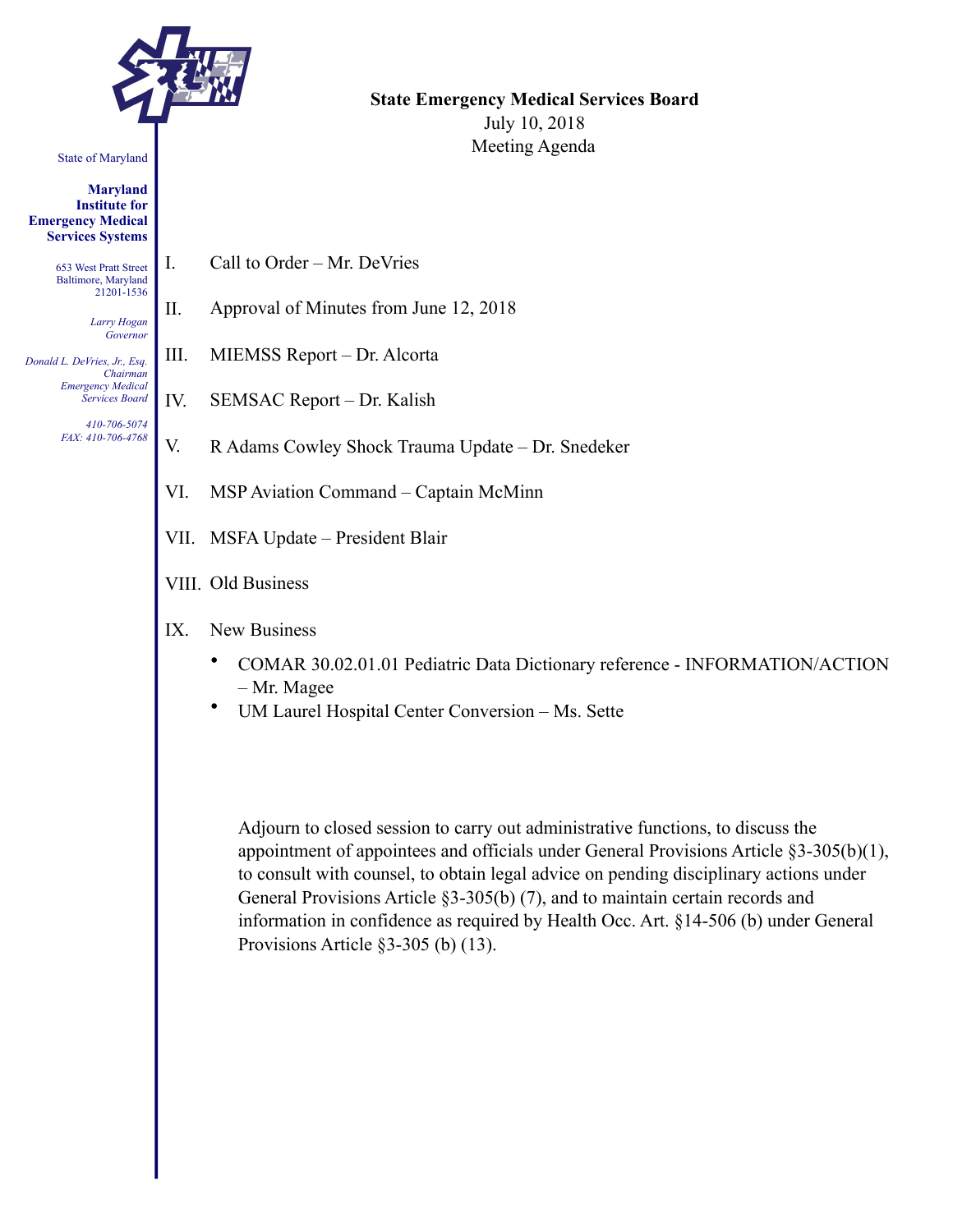

# **State Emergency Medical Service Board July 10, 2018**

**Minutes** 

#### State of Maryland

**Maryland Institute for Emergency Medical Services Systems** 

> 653 West Pratt Street Baltimore, Maryland 21201-1536

> > *Larry Hogan Governor*

*Donald L. DeVries, Jr., Esq. Chairman Emergency Medical Services Board* 

> *410-706-5074 FAX: 410-706-4768*

**Board Members Present:** Donald L. DeVries, Jr., Esq., Chairman; Murray Kalish, MD; Dany Westerband, MD (arrived at 9:20am); Mary Alice Vanhoy, RN; Sally Showalter, RN; Sherry Adams; Dean E. Albert Reece, MD; Jim Scheulen; Steve Cox; Bill Frohna, MD

**Board Members Absent:** John Butler

#### **Others Present:**

**MSPAC:** Captain McMinn; Mr. Wood

**RACSTC**: Dr. Snedeker

**MIEMSS**: Ms. Gainer; Dr. Alcorta; Ms. Abramson; Ms. Aycock; Dr. Bailey; Mr. Brown; Mr. Hurlock; Ms. Mays; Ms. Goff

**OAG:** Mr. Magee; Ms. Sette

Mr. DeVries called the meeting to order at 9:05 am.

Mr. DeVries asked for the approval of the minutes from April 12, 2018, meeting.

**ACTION: Upon the motion by Dr. Kalish, seconded by Ms. Vanhoy, the Board voted unanimously to approve the minutes of the EMS Board meeting held on June 12, 2018.** 

#### **MIEMSS Report**

Dr. Alcorta summarized a letter from MFRI Executive Director Michael Cox, commending Mr. Jim Brown and Mr. Brian Slack on their recent work on the MFRI Instructor Orientation Program. Director Cox wrote that their exemplary efforts and professionalism should be a model for all organizations.

#### Medication Shortages

Dr. Alcorta gave an update on medications shortages and the recommended substitute medications that are affecting EMS and hospitals. He said that current shortage of Fentanyl and Morphine may lead to the utilization of Demerol which is not optimal. Ketamine was added to formulary for pain management and excited delirium but not currently available, requiring use of midazolam as substitute. Cardizem is still short and verapamil is an alternative. Dopamine is short and epinephrine drip as the alternative.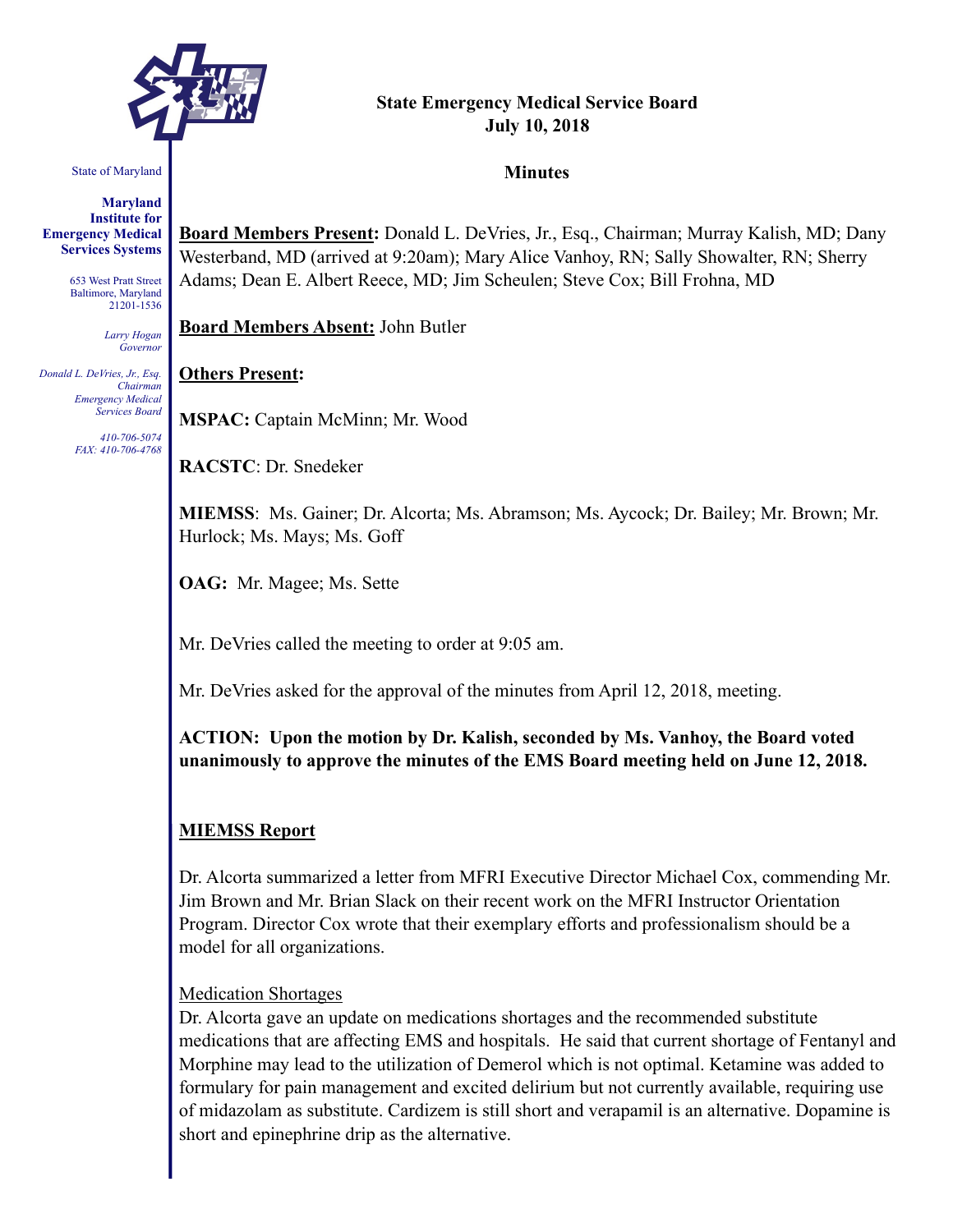#### eMEDS® Elite

Dr. Alcorta said that this is a transition year moving from NEMSIS 2.2.1 to the NEMSIS 3.4 standard and the ImageTrend Elite 3.4 rollout. He said currently there are (12) jurisdictions have moved to the eMEDS® Elite platform.

Three research projects are currently underway: 1) Pediatric Decision Tree (Baltimore City, Queen Anne's County, and Prince George's County); 2) Neurologist (Sinai Hospital) real-time consult for stroke at scene; and 3) referral of Cincinnati stroke Scale positive LAMS 4 or greater to an Endovascular capable center in Baltimore City ( there is proposal to expand the endovascular research project to allow other counties to participate within 30 minutes of the 4 endovascular centers in region III.

# Opioid Crisis

Dr. Alcorta said that the Opioid Crisis continues. The Naloxone \$200,000 grant has been concluded and the funds have been distributed. There are several Opioid Overdose Kit/ Naloxone leave behind pilots where EMS is participating with the local health officers pilot program as the local health departments are the lead and funder of this pilot.

#### OD Mapping

Dr. Alcorta said that the required submission of statewide eMEDS® data into the OD map (HIDA) started on July 1, 2018 with NEMSIS 2.2.1 data. He said that MIEMSS and ImageTrend are working on getting a local copy so that MIEMSS can submit the NEMSIS 3.4 data.

# Active Assailant Interagency Workgroup

Dr. Alcorta said that the Active Assailant Interagency Workgroup has reconvened and includes more state agencies, school representation and other stakeholders. The Workgroup is currently in the process of updating the 2014 guidance document to reflect additional best practices and new courses.

Dr. Alcorta commended the Annapolis City and Anne Arundel County first responders on their exemplary response to the recent mass shooting at the Capital Gazette.

#### EMS Reimbursement (SB 682) Workgroup

Ms. Gainer said that in the near future she would be meeting with the Maryland Department of Budget and Management to discuss the impact of reimbursement for EMS non-transport services on Medicaid.

Mr. Scheulen asked for more information on the Baltimore City "Treat and Release" program. Dr. Alcorta said that Baltimore City transports approximately 130,000 patients annually and has been approved for MIH and Alternate Destination projects; they are in discussions regarding a treat and release by a Nurse Practitioner. Ms. Gainer added that Baltimore City has received a two-year grant from Maryland HSCRC.

Ms. Gainer said that Senator Middleton, a strong EMS advocate and co-sponsor of SB682, has lost his bid for re-election.

#### **SEMSAC**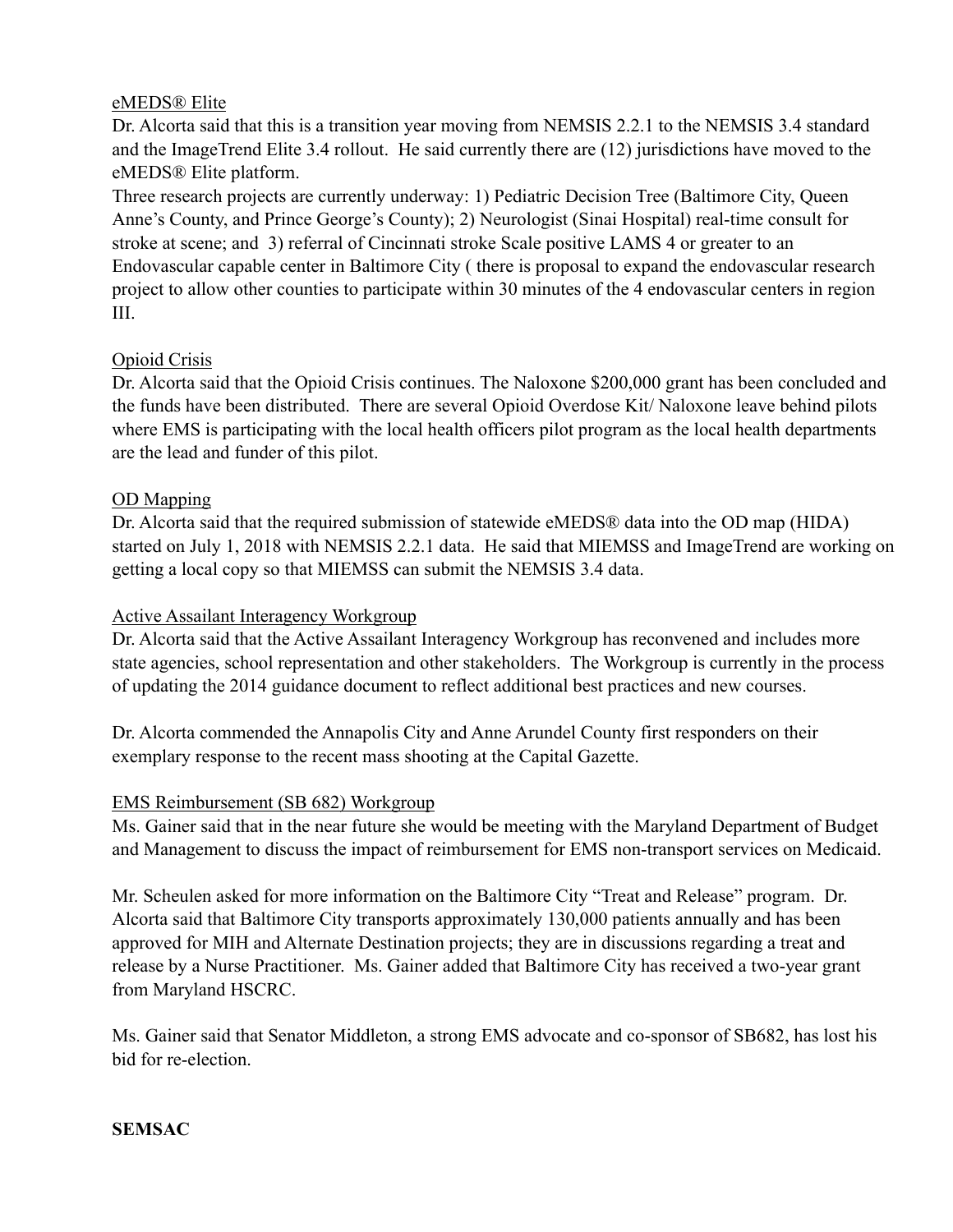Dr. Kalish said that SEMSAC did not meet in July.

Dr. Kalish remarked on the passing of Dr. Alex Haller, MIEMSS' former associate EMS medical director for children's programs. Dr. Haller worked closely with Dr. R Adams Cowley to help develop Maryland's statewide EMS system, particularly as it pertained to pediatric patients.

Dr. Kalish asked for an update on the Executive Director search. Mr. DeVries said that the EMS Board Search Committee is scheduled to meet to review CVs for consideration. **MSFA** 

Mr. Hurlock thanked Mr. DeVries, Ms. Gainer and Dr. Alcorta for attending the recent MSFA Banquet and the MSFA Convention. He said the new MSFA President Richard C. Blair has scheduled the first meeting of the Executive Committee of the Maryland State Firemen's Association for Saturday and Sunday, August 11 and 12, 2018, at the Western Enterprise Fire Company, Inc., 526 Washington Square, Hagerstown, MD.

Mr. DeVries thanked Mr. Hurlock for his report and said the volunteers are the backbone of the EMS system and we could not do what we do without them.

**RACSTC -** No Report

#### **MSPAC**

Captain McMinn announced the promotion of Director of Operations Lance Wood to Deputy Director of Aviation effective July 4, 2018. Recruitment efforts will begin for the Director of Operations position in the near future. Captain McMinn gave an overview of the current recruitment in Aviation Command.

Captain McMinn said that MSPAC has procurement challenges due to the approval processes for maintenance services and repairs.

Captain McMinn said that in order to be compatible with the Maryland First System as Phase II comes online, MSPAC will need to upgrade and procure new radios. The estimated cost is approximately (1) million dollars. This has been discussed with MSP Budget Director and Chief Financial Officer.

MSPAC has received a Joint Chairman's Report directive that the MSP Aviation Command provide the General Assembly with a helicopter maintenance cost plan by January 15, 2019.

The first official training event in FTD occurred the first week in July for a Second-in-Command to a Primary-in-Command upgrade.

#### **OLD BUSINESS – N/A**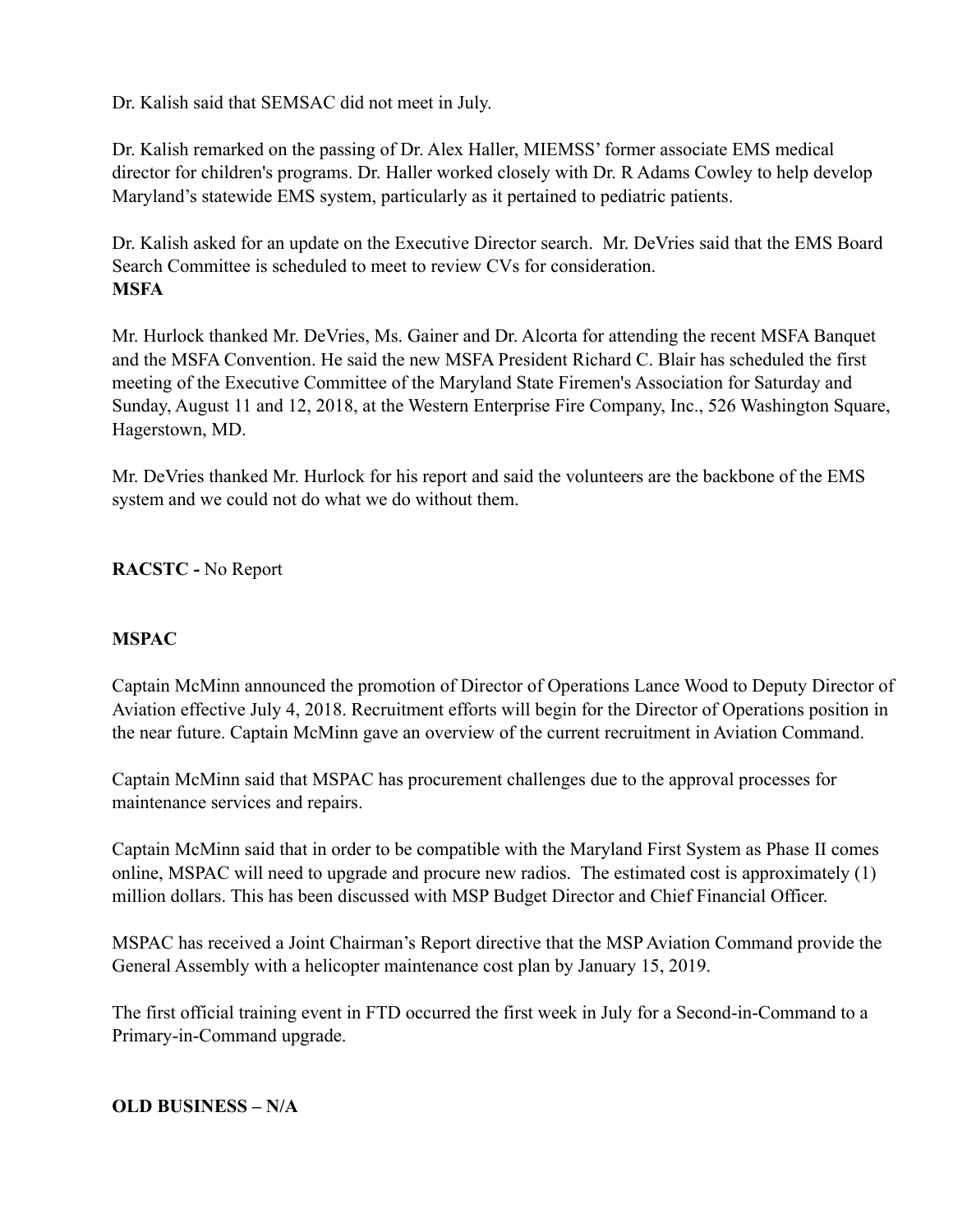#### **NEW BUSINESS**

# COMAR 30.01.02.01 Incorporated by Reference

Mr. Magee asked the EMS Board to approve as final the proposed amendment to update the version of the Pediatric Data Dictionary (effective July 1, 2018) referenced in COMAR 30.01.02.01for incorporation by referenced as published in the Maryland Register May 25, 2018, no comments having been received.

# **ACTION: Upon the motion by Dr. Kalish, seconded by Ms. Vanhoy, the Board voted unanimously to approve the Pediatric Data Dictionary (effective July 1, 2018) for incorporation by reference into COMAR regulations.**

UM Laurel Regional Hospital Conversion to a Freestanding Medical Center A written report was distributed.

Ms. Sette gave an overview of the MIEMSS Report and Recommendation to the State Emergency Medical Services Board Regarding the Proposed Conversion of University of Maryland Laurel Regional Hospital to a Freestanding Medical Facility without a Certificate of Need (CON) for determining whether the proposed conversion will maintain adequate and appropriate delivery of Emergency Care within the Statewide Emergency Medical Services System. She said that the Maryland Health Care Commission would make the determination on the CON.

Ms. Sette said during the process, concerns arose over inter-facility transfers being conducted in a timely manner. MIEMSS recommended a dedicated onsite ambulance with back-up service. UM Laurel Regional Hospital has committed to this recommendation with a Commercial Services contract containing performance metrics with monetary penalties for non-compliance.

Prince George's County EMS, the jurisdiction most impacted by the proposed conversion, has implemented a program to mitigate the potential for high turn-around times.

Ms. Gainer commended the University of Maryland Laurel Regional Hospital for quickly changing course in regards to inter-facility transfer and executing a contract with a Commercial Ambulance Service that can handle the patient flow.

Ms. Sette said that MIEMSS recommends that the EMS Board make a determination that the conversion of UMLRH to a freestanding medical facility will maintain adequate and appropriate delivery of emergency care within the statewide emergency medical services system.

Mr. Scheulen said there could be significant impact on surrounding hospitals, especially with the reduction of Psych beds during the continued opioid crisis. Ms. Adams added that the conversion would further reduce surge capacity during a mass casualty or high consequence infectious disease event.

A lengthy discussion ensued on hospital capacity and the hospital alert system.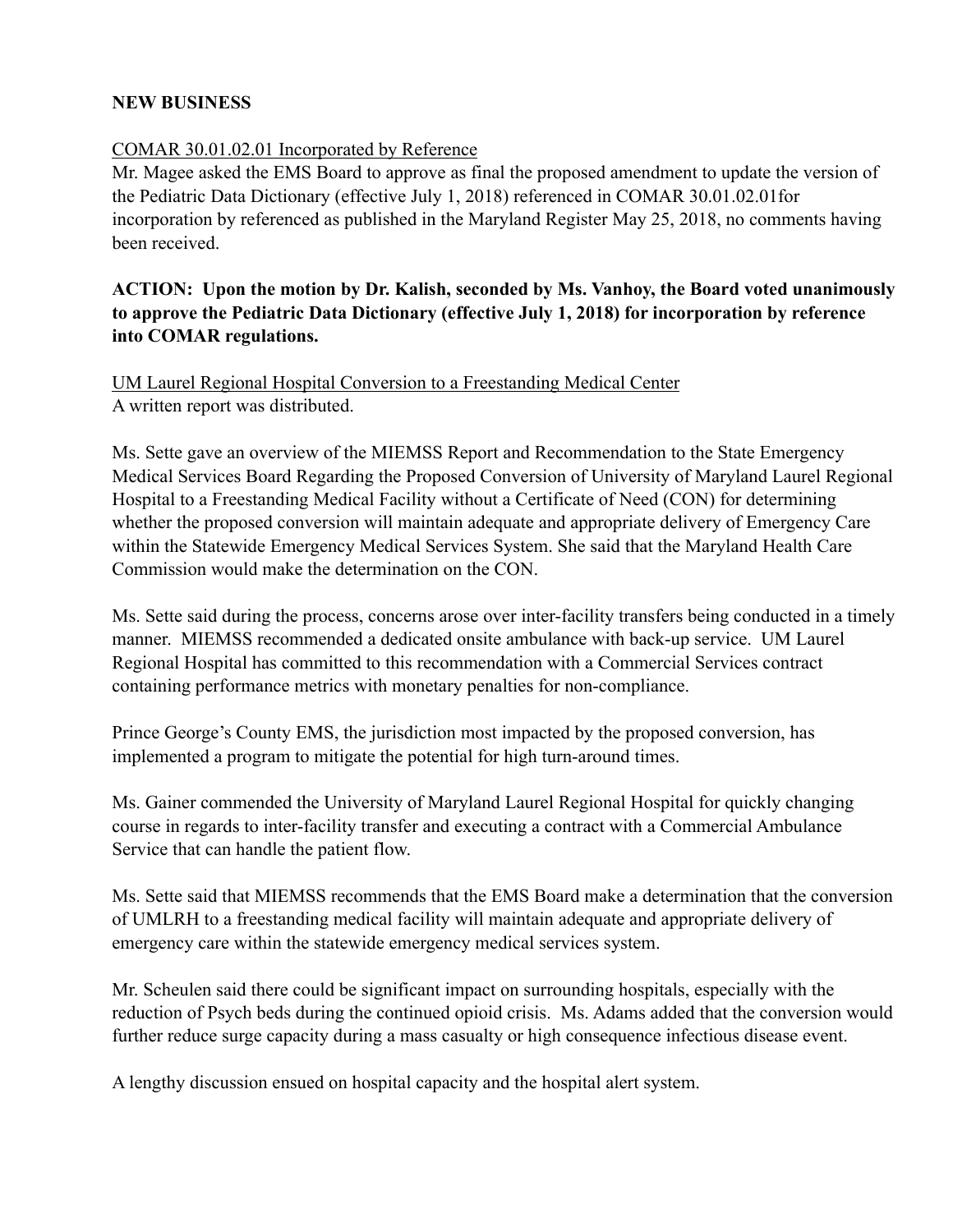**ACTION: Upon the motion by Dr. Westerband, seconded by Dr. Kalish, the Board voted to approve the UM Laurel Regional Hospital Conversion to a Freestanding Medical Center MIEMSS Report. Dr. Reece and Ms. Vanhoy abstained.** 

**ACTION: Upon the motion by Mr. Scheulen, seconded by Ms. Vanhoy, the Board voted unanimously to adjourn to Closed Session.** 

The EMS Board adjourned to closed session to carry out administrative functions, to discuss the appointment of appointees and officials under General Provisions Article §3-305(b)(1), to consult with counsel, to obtain legal advice on pending disciplinary actions under General Provisions Article §3-305(a) (7), and to maintain certain records and information in confidence as required by Health Occ. Art. §14-506 (b) under General Provisions Article §3-305 (a) (13).

#### **In Closed Session:**

**Board Members Present:** Donald L. DeVries, Jr., Esq., Chairman; Murray Kalish, MD; Dany Westerband, MD; Mary Alice Vanhoy, RN; Sally Showalter, RN; Sherry Adams; Dean E. Albert Reece, MD; Jim Scheulen; Steve Cox; Bill Frohna, MD

#### **Board Members Absent:** John Butler

**MIEMSS:** Ms. Gainer; Dr. Alcorta; Ms. Aycock; Ms. Mays; Ms. Goff;

**OAG:** Mr. Magee; Ms. Sette

#### **In closed session:**

- 1. The Board considered Primary Stroke Center designations;
- 2. The Board considered Adult Trauma Center re-verifications;
- 3. The Board considered the appeal of a denial of a Specialty Center application;
- 4. The Board considered EMS provider disciplinary actions.

#### **The Board returned to open session.**

#### **In open session:**

**Board Members Present:** Donald L. DeVries, Jr., Esq., Chairman; Murray Kalish, MD; Mary Alice Vanhoy, RN; Sally Showalter, RN; Sherry Adams; Jim Scheulen; Steve Cox; John Butler; Bill Frohna, MD; Dany Westerband, MD